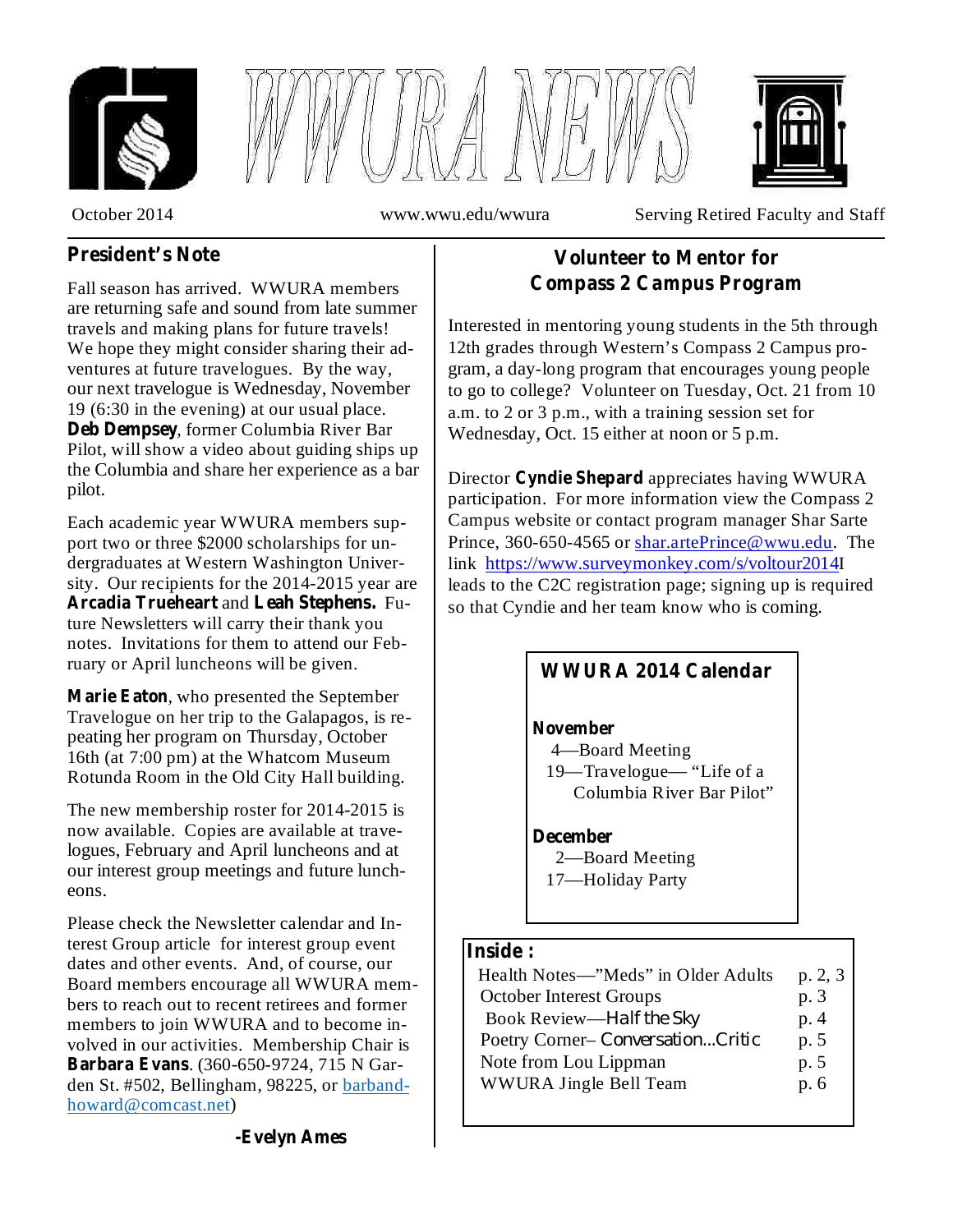# **October 2014 Health Notes by Evelyn Ames Medications in Older adults**

Medications, be they prescriptions by medical personnel or over-the-counter drugs, are taken by people age 65 and older more than any other age group in the US. Older people as a group tend to have more long-term, chronic illnesses such as arthritis, diabetes, high blood pressure, and heart disease. (http://www.nia.nih.gov/newsroom/2004/12/innovative-website-helps-seniors-take-medicines-safely) Medications no doubt improve the quality of life for older adults but the elderly are especially at risk for medication-related problems due to physiological changes that affect absorption, metabolism, and elimination of medications.

"Over the last decade the percentage of Americans who took at least one prescription drug in the past month increased by 10%. The use of multiple prescription drugs increased by 20% and the use of five or more drugs increased by 70%." "Women were more likely to use prescription drugs than were men." Those who were without a regular place for health care, health insurance, or prescription drug benefit were less likely to have used prescription medication compared with their counterparts." (http://www.cdc.gov/nchs/data/databriefs/db42.htm).

Once medicines enter the body (for example, orally through a pill, a skin patch, an inhaler, or a hypodermic needle), absorption occurs and drug distribution (that is, where the drug goes after entering the blood stream) occurs. "Aging influences every aspect of physiologic drug processing. While the absorption of oral medications from the GI tract remains relatively constant in the absence of disease states and gastric pH altering medications, bioavailability and clearance dramatically change with aging. These changes become the most pronounced after age 75, when kidney and liver function become limited." "The aging process can have a significant effect on how a drug is distributed in the body. As the body ages, muscle mass declines and the proportion of body fat increases; therefore, drugs that are fat soluble will, in general, have a greater volume of distribution in an older person compared with a young person, but for drugs distributed in muscle tissue, the volume of distribution may be reduced." "This increase in body fat expands the volume of distribution for lipophilic drugs and also decreases the volume of distribution for hydrophilic drugs. The result is that water-soluble medications have an elevated active serum concentration, and lipid-soluble agents, while they may have a decreased serum concentration, have a prolonged half-life."

http://www.the-hospitalist.org/details/article/234051/Drugs and the Elderly.html and http://nihseniorhealth.gov/takingmedicines/drugsinthebody/01.html

Metabolism is the chemical alternation of a medicine by the body. Generally medications taken orally go to the stomach and small intestine and then to the liver where metabolism takes place. Various enzymes break drugs down and usually convert them into metabolites). "These metabolites are not usually as strong as the original drug, but sometimes they can have effects that are stronger than the original drug. For example, codeine in the prescription pain killer Tylenol#3 becomes fully active only after the medicine is metabolized in the liver." The liver acts as a "detoxifying" organ. "As such, the liver can be prone to damage caused by too much medicine in the body. Drug metabolites often return to the liver and are chemically altered once again before they exit the body." http://nihseniorhealth.gov/takingmedicines/drugsinthebody/01.html

Elimination of medications: "Elimination of drugs from the body occurs primarily via renal excretion. As with metabolism, the half-life of drugs is increased as renal function is reduced. As the body ages, renal function declines, sometimes by a significant degree. This decline is the result of several physiological changes, which include a reduction in blood flow to the kidneys, a decrease in kidney mass, and a reduction in the size and number of functioning nephrons. Unlike hepatic effects, these changes are consistent from one patient to another." "The impact of renal elimination of medications cannot be overstated. Many drugs are completely or partially excreted by the kidneys. Other drugs are metabolized (sometimes to active metabolites) and these metabolites are then excreted renally. A reduction in glomerular filtration rate is a

-2- (*cont'd next page)*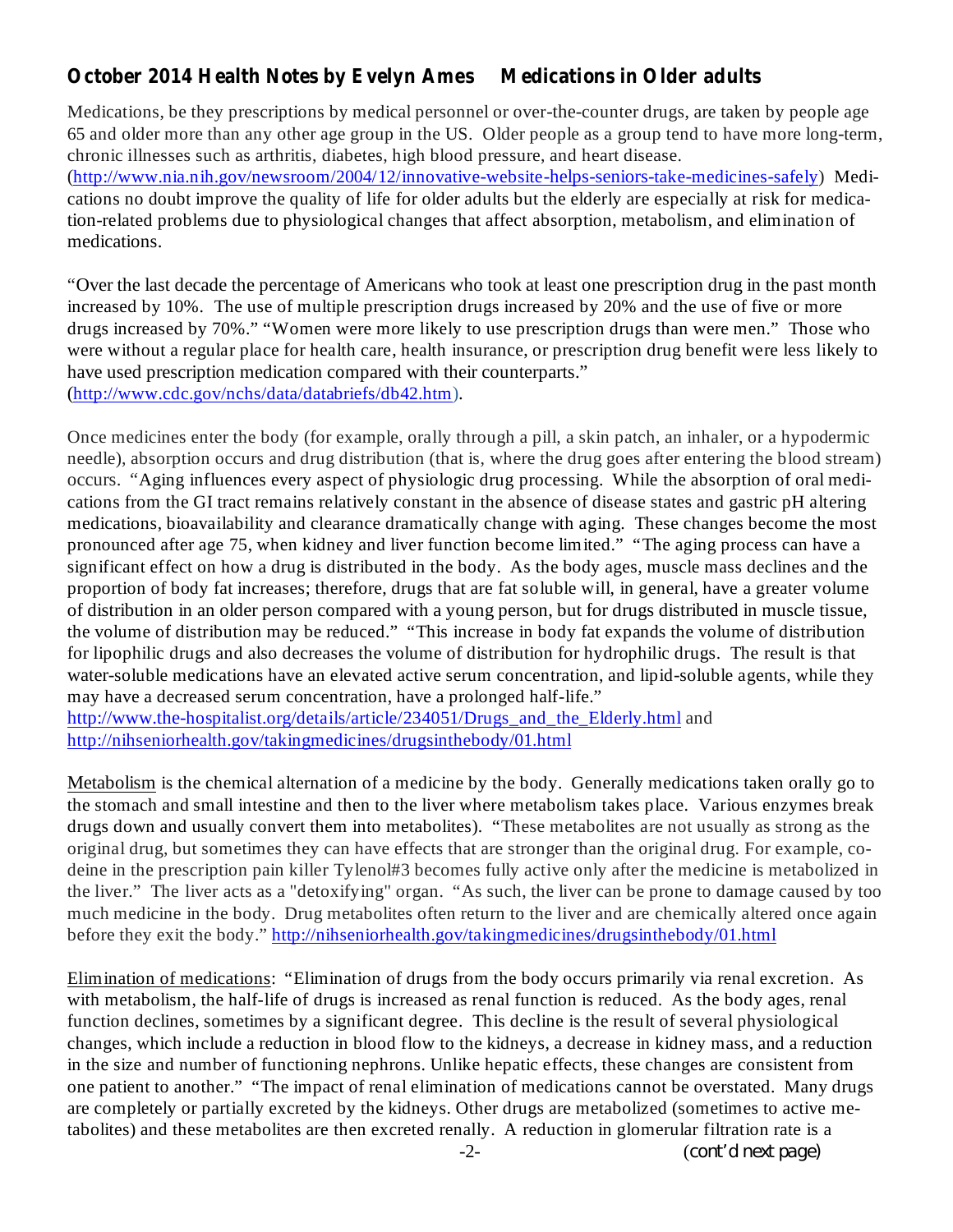## Health Notes, cont'd

noted consequence of aging. Knowing which drugs are excreted renally and knowing how to adjust the doses of those drugs in patients with renal impairment is imperative to ensure safe and effective drug dosing in all patients." http://www.the-hospitalist.org/details/article/234051/Drugs\_and\_the\_Elderly.html and http://www.medscape.com/viewarticle/769412\_2 and http://nihseniorhealth.gov/takingmedicines/drugsinthebody/01.html

Other web sites to consider: www.nihseniorhealth.gov http://www.pharmacy.ca.gov/publications/health\_notes\_drug\_therapy.pdf Information about geriatric hospital polypharmacy can be found at the following link: http://www.ncbi.nlm.nih.gov/pmc/articles/PMC3038805/

### **OCTOBER INTEREST GROUPS**

If you are interested in one of the groups please call or email the contact person.

BOOK GROUP--Donna Moore, 360-733-5769 <dfmoore12@gmail.com> We will meet Tuesday, Oct. 21st at 2:30 P.m. at Donna Moore's home at 346 Bayside Rd. October's book is Transatlantic by Colum McCann November's book is Empire of the Summer Moon by S. C. Gwynne

BRIDGE GROUP--Barb Evans, 360-650-9724, <br/>bandhoward@comcast.netWe will meet Tuesday, October 28 at 1:30 p.m. at Barb Evans home at 715 N. Garden St., #502.

INFORMAL DINING -- Janet Berg, 360-733-4654,  $\langle$  ann and  $\langle$  hotmail.com  $\rangle$ Meets in small groups each month at member's homes. The group will start meetings in October.

OPERA GROUP--Evelyn Ames, 360-734-3184, <evelyn.ames@wwu.edu>

This group usually attends the opera independently or in small groups. Call Evelyn if you need a ride. Metropolitan Opera HD Series for 2014-2015, check this website for cast and dates of encores: http:// www.metoperafamily.org/metopera/liveinhd/LiveinHD.aspx In the left corner is Participating Theaters (click on United States and/or Canada for listing). There are 10 HD showings this season. Running times of each opera are listed at main web site.

October 18 - Mozart's *Le Nozze de Figaro* Encore - October 22 November 1—Bizet's *Carmen* Encore—November 5 November 22 - Rossini's *IL Barbiere di Siviglia*Encore - November 26 at 6:30 p.m.

Lincoln Theater in Mt. Vernon: http://www.lincolntheatre.org/welcome (click on calendar) Check the Pickford Film Center for European opera showings: http:/pickfordfilmcenter.org/

SKIING - Charlie Way, 360-734-0649. Check with Charlie next winter.

WRITER'S GROUP - Evelyn Wright, 676-0227, <ewright410@comcast.net> Meets twice a month. The groups are kept small so there is time for reading and critiquing each other's work. The first group is now closed, but if you are interested in a second group, call Bill Smith, 647-4534, <br/>billsmith1545@yahoo.com>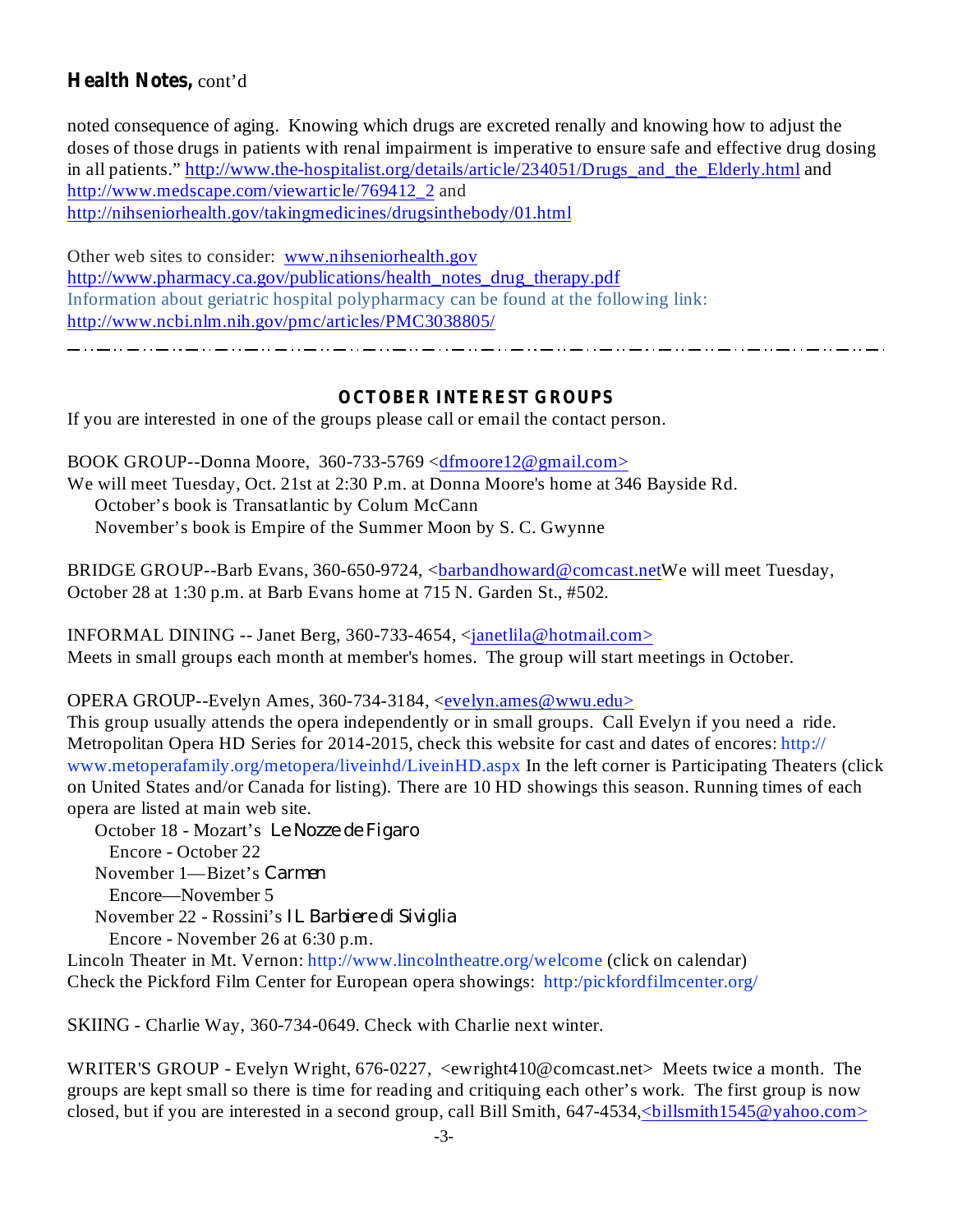#### **Book Review**

### **Half the Sky: A Review**

Half the Sky: Turning Oppression into Opportunity for Women Worldwide. ByNicholas D. Kristof and Sheryl WuDunn.

This important book was published in 2009. I missed it then, but I'm reviewing it now because its topic, announced in the subtitle is, I believe, of paramount importance. (The title comes, surprisingly, from a sentence of Zedong, "Women hold up half the sky.") What forms of oppression, you might ask. The most terrible ones, is the answer. A partial list goes something like this: denial of education to girls and women, honor killings, female circumcision, forced marriage of very young girls, beating, programmatic infliction of fistula, prostitution, slavery.

Our authors, a husband and wife team, provide several reasons for the importance of their book, over and above the human reason of promoting the dignity and welfare of all human beings. In these days when the horrific actions of ISIS, or the Islamic State, are on almost everyone's mind, Kristof and WuDunn report that "countries that support terrorists are disproportionately those where women are marginalized." Allied to that social observation is the economic observation that "Women's empowerment helps raise economic productivity and reduce infant mortality. It contributes to improved health and nutrition." Noting that "investment in girls' education may well be the highest-return investment in the developing world," Kristof and WuDunn quote Lawrence Summers, then chief economist of the World Bank, "The question is not whether countries can afford the investment, but whether countries can afford not to educate more girls."

Authors Kristof and WuDunn report in chilling detail the horrific realities about the oppression of women in many of the developing countries of the world. Not only have they visited the countries in question, but they know personally the girls and women whose stories they tell: Meena Hasina in Bihar, India; Geeta Ghosh of Bangladesh; Zoya Najabi of Afphanistan; Mukhtar Mai of Punjab, India; Mahabouba Muhammed of Ethiopia; Claudine Mukakarisa of Rwanda; and many more. Their names are different and perhaps a bit exotic, but the realities they and millions more experience are only too brutal and nevertheless commonplace.

Because our authors focus on the oppression of women mostly in Asia and Africa, Germaine Greer, in reviewing the book, faults them for letting us in the first world off the hook. She has a point. Even so, the conditions the Kristof and WuDunn expose are so horrific, so brutal that attention must be paid to them. And they pay compelling attention.

They also provide their readers with answers: education, especially of girls, and micro-financing, to empower women to liberate themselves by establishing a small business. Their last chapter—"What You Can Do"—ends with a page listing "Four Steps You can Take in the Next Ten Minutes."

Two more notes: Locally, Kathryn Roe, retired art professor from Whatcom Community College, has founded a non-profit corporation, "Anansi," that provides high school tuition for poor students in Ghana, where public high schools charge tuition. Kathryn and her crew make a special effort to identify girls for this assistance. Also, it is especially heartening to see the Nobel Peace Prize to Malala Yousafzai, courageous young Pakistani woman whom the Taliban targeted and shot in the head because she advocates for education girls.

As I said in the beginning, this is an important book.

**- Bob McDonnell**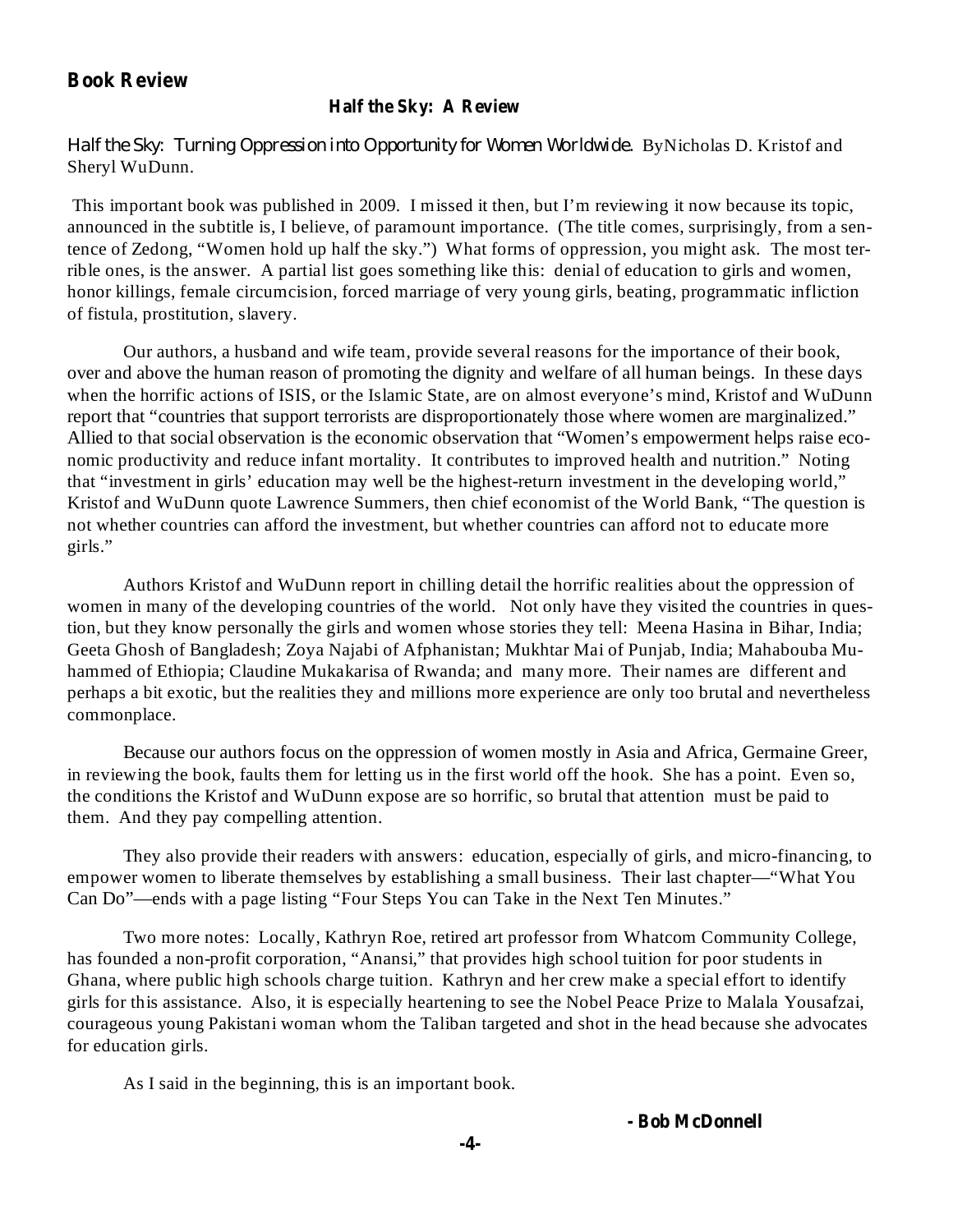#### **Poetry Corner**

#### **A Conversation with My Critic**

Do you have a voice That sits on your shoulder observing, Delivering opinions?

"That turquoise looks good on you. Don't ever wear beige, you'll look dead. What's happened to your skin? It's wrinkled, blotchy."

> "By the way, your paintings are awkward; Your writings banal. What are you thinking! Why do you keep on?"

To see morning sun rise over the hill, I reply Smell damp wind; walk along the bay. Watch crows sweep down the alley. Drink tea in my garden.

> Brush paint on canvas To catch play of color and shade, Translucence of a flower, Sunlight on the green leaf of a tree.

Scribble to explore ideas, memories, Patterns with words, images, dreams, stories. Make music with poems; Listen to the haiku beat of the heart.

"Hmph," says the voice, sinking back Into silence. But only for a while.

*Lynne Masland, 2014*

#### **A Note from Lou Lippman**

"It occurred to me that the WWURAs might enjoy a talk I'll be giving at Bellingham Senior Activity Center on Friday, October 24th, starting at 1 pm. I'll essentially be giving something like the "book talk" that I had done at Village Books, describing how my collection of original pun stories came about and the studies I did with students at WWU to identify a couple mechanisms by which the humor of such stories can be boosted. The book is Wince A Pun On Thyme--Scientifically Crafted Tales. (Available at Village Books, Amazon and Kindle, and from me.)"